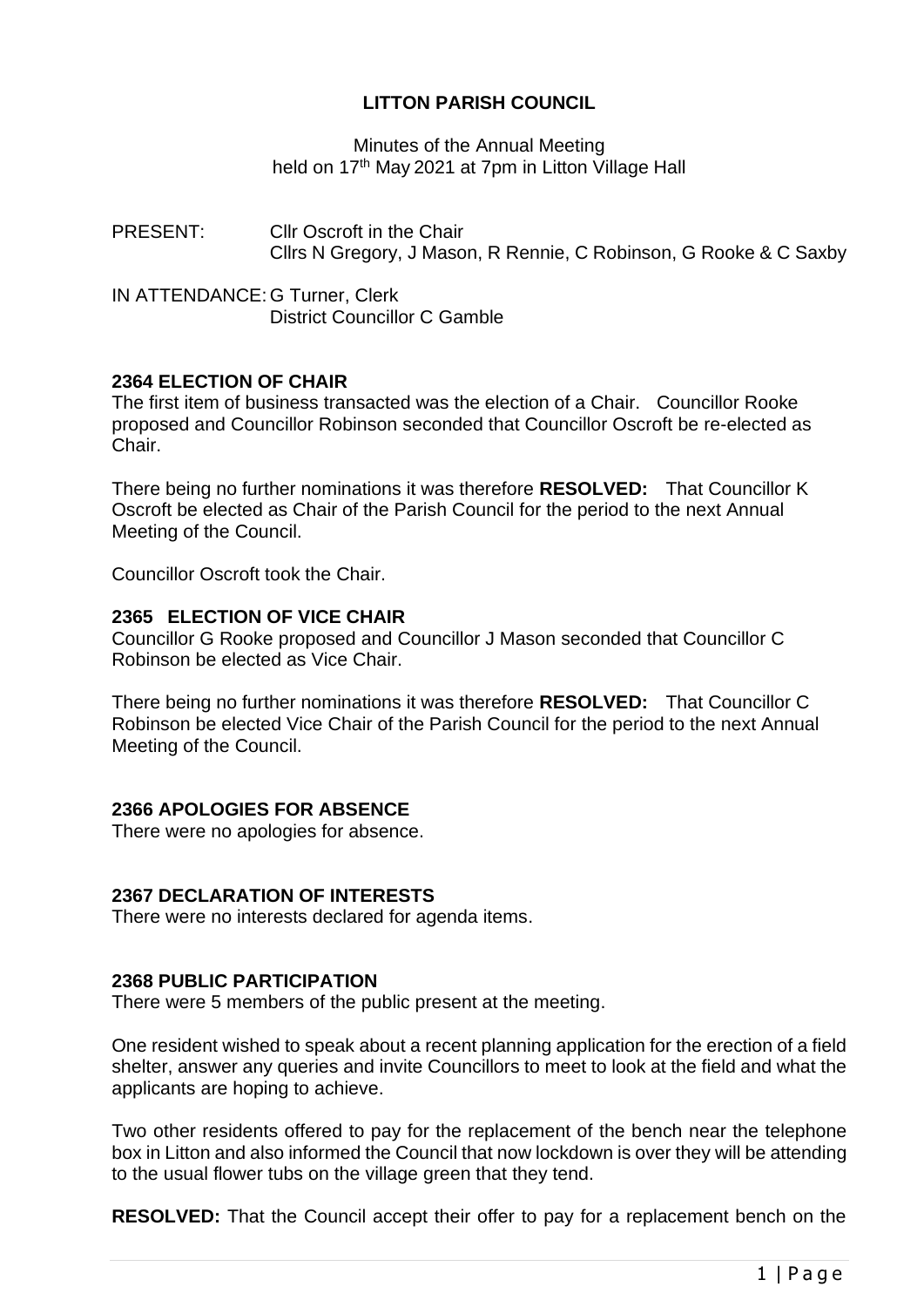Village Green and also thank them for tending the flower tubs.

# **2369 MATTERS TO BE DISCUSSED FOLLOWING THE EXCLUSION OF THE PUBLIC AND PRESS**

It was resolved under the Public Bodies (Admission to Meetings) Act 1960 s1 to exclude members of the press and public to agenda item 7, Actions from the Minutes 2281 on the grounds that publicity would be prejudicial to the public interest by reason of the confidential nature of the business to be transacted.

# **2370 MINUTES OF THE MONTHLY COUNCIL MEETING HELD ON 20nd April 2021**

**RESOLVED:** That the Chair be authorised to sign the minutes as being a true and correct record.

# **2371 ACTIONS FROM THE LAST MEETING**

### **-2174 Litton telephone kiosk adoption contract**

Councillor Oscroft informed members that now that the earth has been installed at the telephone kiosk the electrician will be able to supply a quote for the installation of the light.

### **-2275 Extension of white lines opposite Hall Lane to enable the service bus space to turn around**

Councillor Rooke informed members that he had contacted Alex Sidebottom of DCC regarding going ahead with the request for yellow lines and bus turning signs and was awaiting a response.

**IT WAS RESOLVED:** That District Councillor Gamble will chase DCC for a response and clarify that it is yellow lines and not white lines which the Parish Council is seeking.

#### **-2357 Repainting of the Phone Box in Litton**

The Clerk reported that there may be a grant available for the repainting of the phone box in Litton.

**IT WAS RESOLVED:** To seek three quotes and put in an application to PDNA communities fund for a grant towards the cost.

# **FOLLOWING THE EXCLUSION OF THE PUBLIC AND PRESS**

# **-2281 VEHICULAR ACCESS ACROSS THE VILLAGE GREENS**

**IT WAS RESOLVED:** To seek further legal advice.

#### **2372 REVIEW OF STANDING ORDERS**

The Council's amended Standing Orders were circulated to members.

**RESOLVED:** That the Standing Orders be approved for the next 12 months.

# **2373 REVIEW OF FINANCIAL REGULATIONS**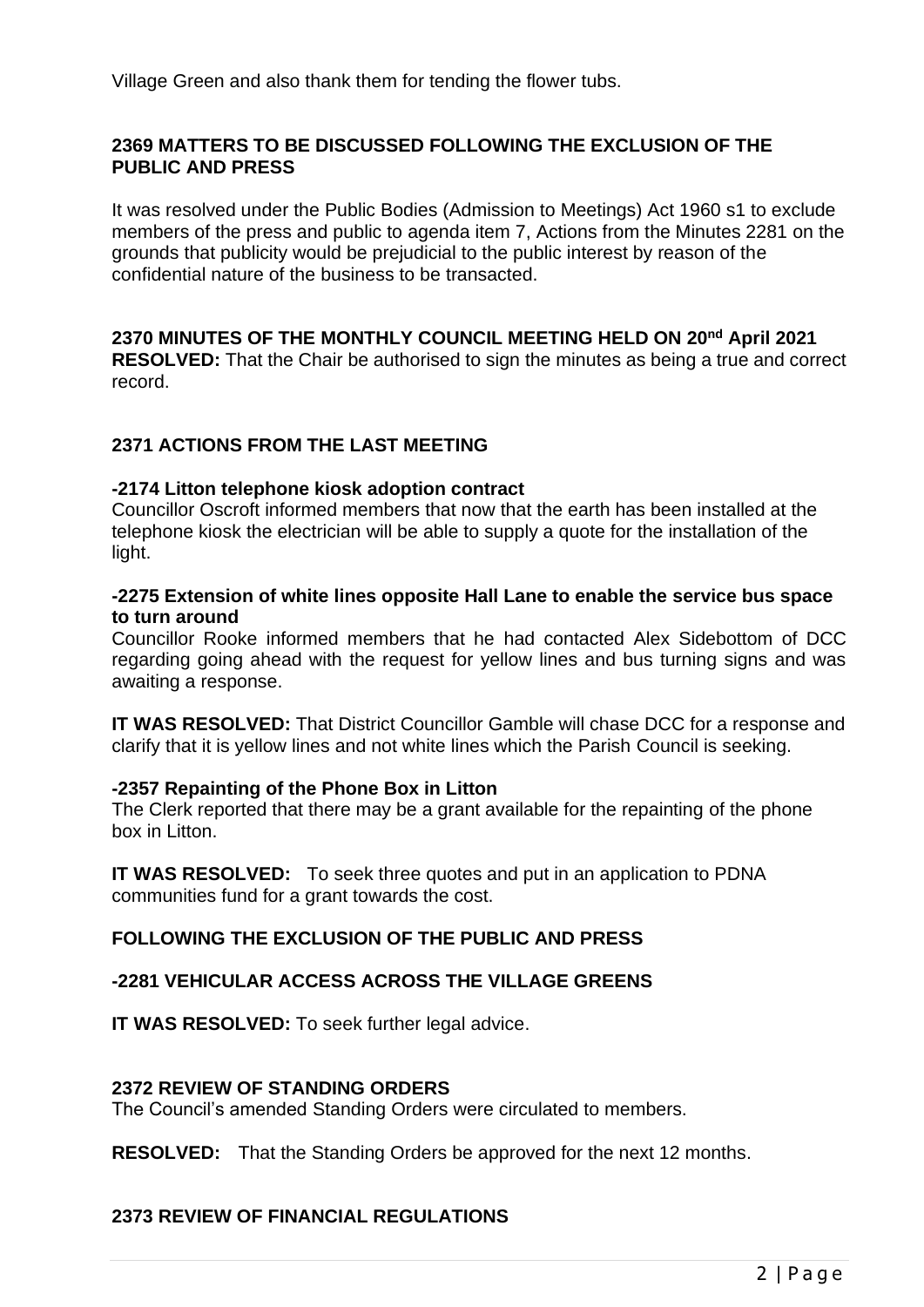The Council's Financial Regulations were circulated to members.

**RESOLVED:** That the Financial Regulations be approved for the next 12 months.

# **2374 REVIEW OF RISK ASSESSMENT**

The Council's Risk Assessment was circulated to members.

**RESOLVED:** That the Risk Assessment be approved for the next 12 months.

# **2375 REVIEW OF FIXED ASSETS**

The Council's Fixed Assets Register was circulated to members.

**RESOLVED:** That the Fixed Assets Register be approved for the next 12 months.

### **2376 INSURANCE RENEWAL**

It was note that under year 2 of the Council's 3-year agreement the insurance renewal for 2021/22 was £627.98.

### **2377 REVIEW OF RENTS**

In light of the pandemic **IT WAS RESOLVED** to waive the table rents for the first 6 months of 2021/22 and review in September.

# **2378 ANNUAL PARISH MEETING AGENDA**

A draft of the Annual Parish Meeting Agenda was circulated to members.

**IT WAS RESOVLED:** To approve the agenda and the Clerk will draft slides for circulation via email prior to the June meeting.

#### **2379 REPORT ON CONDITION OF BENCHES AND FLOWER TUBS IN THE PARISH IT WAS RESOLVED:** To defer this item to the June Agenda.

# **2380 FEEDBACK ON DALC TRAINING – UNDERSTANDING PLANNING**

Councillor Rooke gave feedback on the training he had attended regarding responding to planning consultations.

# **2381 PLANNING APPLICATIONS**

NP/DDD/0421/0457 **–** Land to the south of Litton Dale Road, Litton Dale Proposed open plan agricultural building to house and feed livestock.

**IT WAS RESOLVED:** To support the application.

#### **2382 FINANCE**

#### **Accounts for Payment**

The Clerk submitted a schedule of accounts in the sum of £2,062.24 for approval.

**IT WAS RESOLVED:** That the schedule of accounts be signed and the accounts to